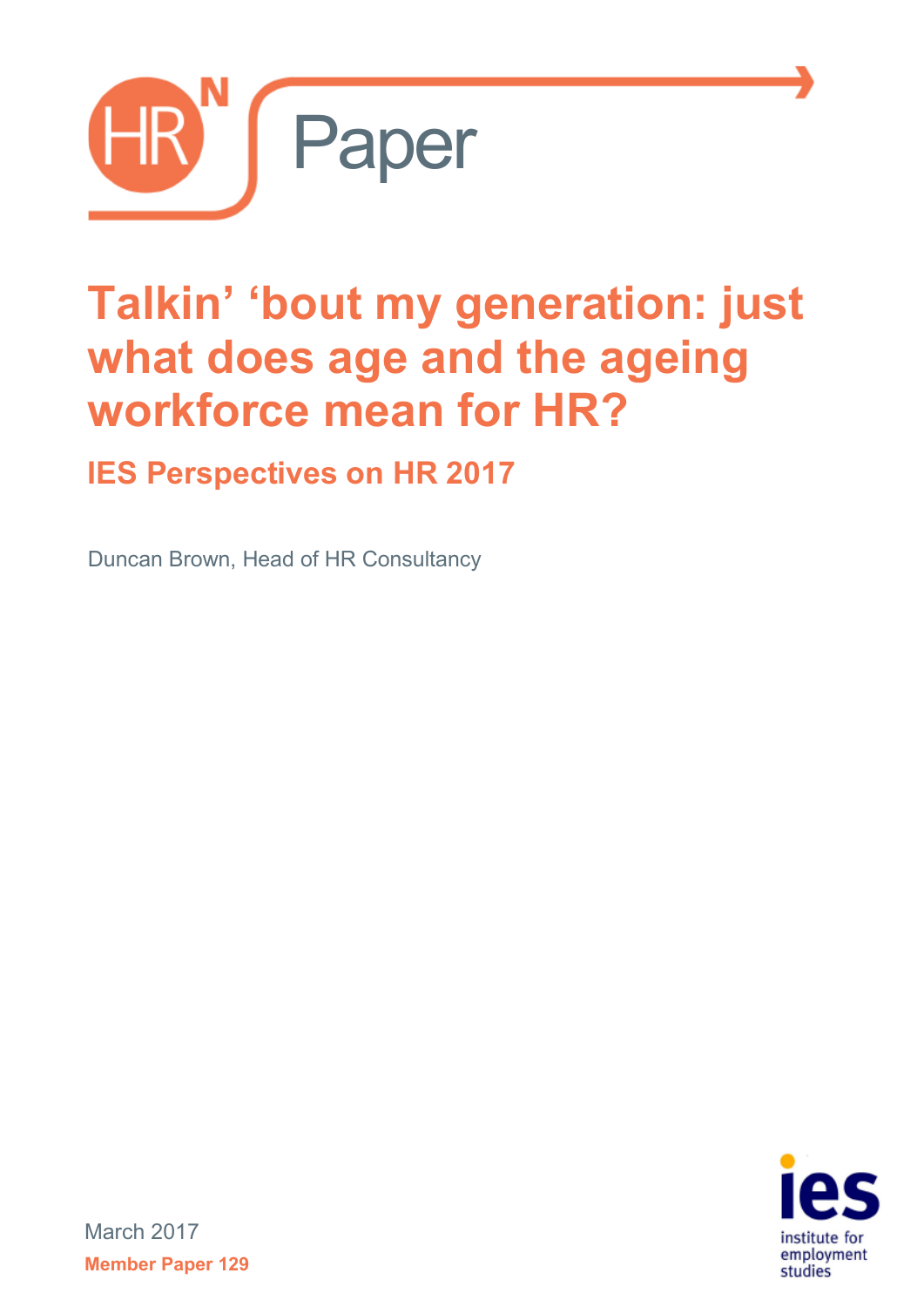As I get older and reminisce on Roger Daltrey's wonderfully angry exclamation, 'Hope I die before I get old!', I seem to get more and more perplexed, even downright confused, with the topic of ageing and its implications for human resource management in our contemporary organisations.

We are seeing, as happened at the time of the introduction of anti-age discrimination legislation under the Equality Act (2010), a surge in doom-mongering on the topic. We hear forecasts of loudly-ticking demographic and savings time bombs and acute skills shortages (again), as the numerous baby boomers exit the workforce, resulting in future (it is claimed) pensions, savings and eldercare crises and intergenerational warfare.

*'Pensioner numbers tipped to 'soar by a THIRD' to 15 million over next decade and rise 11 times faster than young population.'*

(Hawkes, 2016)

This was how The Sun dramatically headlined the latest research findings from IPPR in the final week of 2016, which showed a doubling of over-85s by 2030 meaning that we are set to become an 'older, poorer and less equal' society, requiring at least another £9 billion in NHS funding and £13 billion on social care. The study reports the potentially socially disastrous forecast that 'one in three babies born in 2016 can expect to live beyond the age of 100' (IPPR, 2016).

Apart from national skills shortages, one constant since IES was founded and The Who released their hit single, has been the pensions crisis, with the deficit in our biggest corporate pension schemes now variously estimated at between £383 billion (Pensions Protection Fund) and £985 billion (Hymans Robertson) (Dyson, 2016) (hey, what's a few billion between actuaries?). This means that even after the introduction of compulsory saving and auto-enrolment under the Pensions Act 2008, fewer than half of people are saving anywhere near adequately for their retirement, with UK household savings now at a record low according the ONS (cited in Dyson, 2016).

At the other end of the age range, our young millennials and generations 'Y 'and 'Z' are apparently throwing up massive new challenges for employers and HR with their 'widely different expectations' (The Economist, 2013) as they seek radical new benefits and meaning in their lives and work. Like jobs, pay progression and career development.

## **Does age really matter?**

But, just as our organisations haven't been overrun by hordes of decrepit, productivitydamaging over-65s, as the opponents of the age-equality legislation foretold, how much of the current ageing and generational literature and prophecies of doom can we believe? If greater pension savings is what we need over the next five years, then why has by far the most common employer action in the last five years been to reduce their contributions and benefits, when as a society we apparently need the opposite (ONS, 2015)?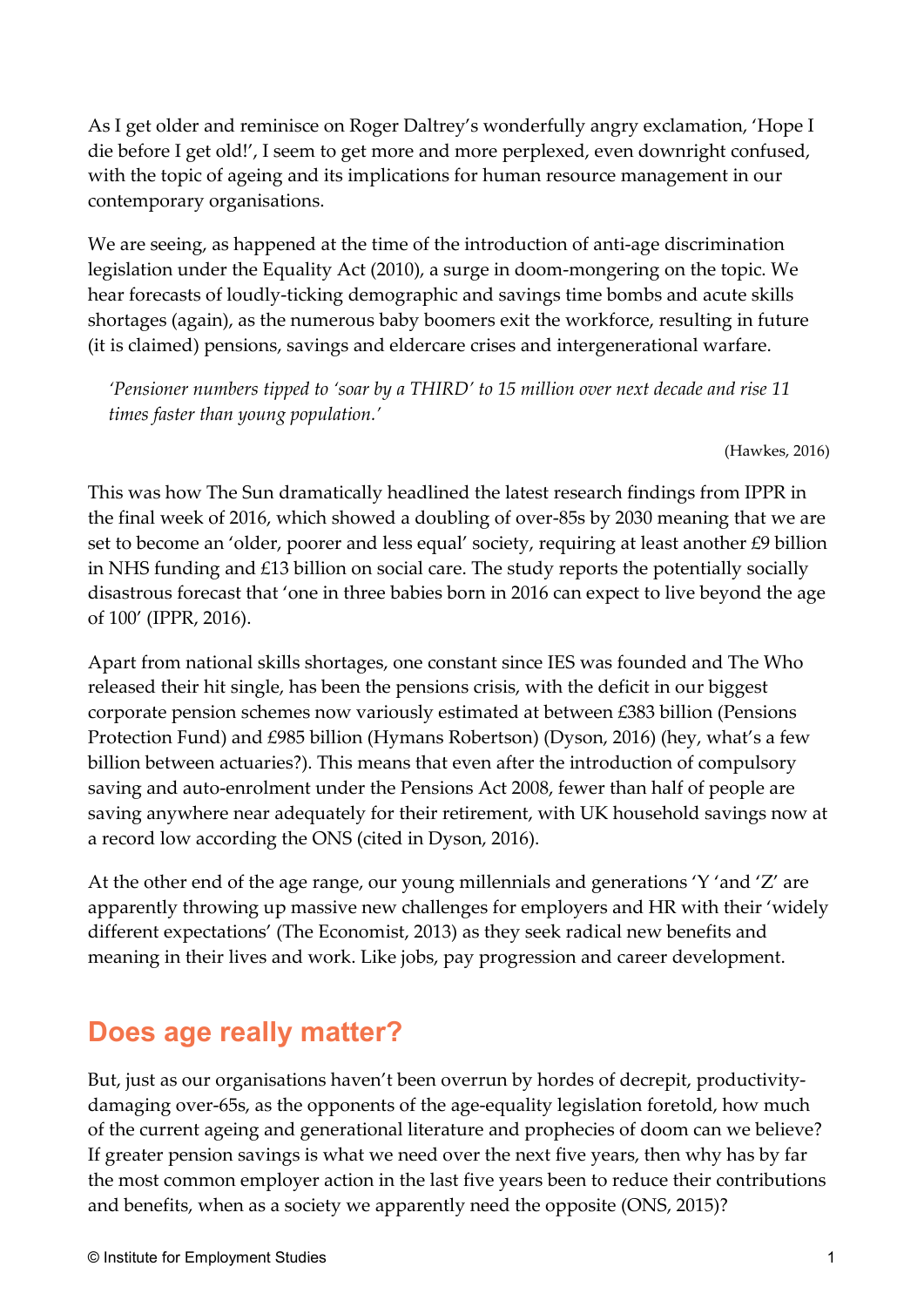And hang on a minute, should pensioner poverty really be at the top of our HR and employment worry-list when, according to the IFS (2015), ever since 2011, average pensioner earnings have exceeded those currently in employment (£394 average weekly pensioner income in 2013-2014 versus £385 average weekly worker's income after housing costs and dependants taken into account)?

As Lord David Willetts illustrated brilliantly at his recent IES lecture on intergenerational differences (Willetts, 2016; see also Willetts, 2010), Daltrey today might hope to be old rather than young, for it has been young not older people who have suffered most since the economic crash of 2008/9. They have faced declining real incomes (by 12% for 22-29 year-olds since 2009, twice the decline faced by the over-50s), job moves and employer training provision, and ever-lengthening average ages of everything, from moving out of the parental home (no sign of that for my two millennials yet) to owning a car; getting married; and having kids (which decreases the dependency ratio of pensioners to employed people, but becomes unsustainable at some point).

Similarly, do generational differences really matter, even though they must be in with a serious shout for the 'Top HR Fashion' of 2016 award? The subject has tended to produce more glitzy PowerPoint presentations than HR actions. With an amusing and insightful set of slides of her own at IES's Annual Provocation event in late 2016, Emma Parry, an expert on the ageing workforce, highlighted the conceptual and evidential shortcomings of much of the current avalanche of management literature on Generation Y and the like. Given the problems, such as wide variations within generational attitudes and across countries, Emma has concluded that 'it is not clear what value the notion of generations has for (HR) practice' (Parry and Urwin, 2011).

A research study looking at success in the careers of 5,000 physicists found that neither youthful creativity nor aged-experience won outright, what mattered more was output: the number of papers you produce at any stage of your career (Sinatra, 2016). Similarly, Galenson (2003) considered the age at which America's most popular poems were penned and found a wide age-range in the authors, from 23 to 59 years old.

So if the doom and gloom is overstated, is there anything we could or should be doing about age and ageing in our workforces? If Benjamin Franklin was right, that death and taxes really are the only certainties in life, can HR do anything to mitigate the more negative aspects of ageing that inevitably precede death?

## **Actions on age**

I would cautiously suggest, based on IES's research, that four age-related areas are worthy of your attention, investigation and possible action (with IES of course delighted to assist you with any of these activities across any or all of these areas).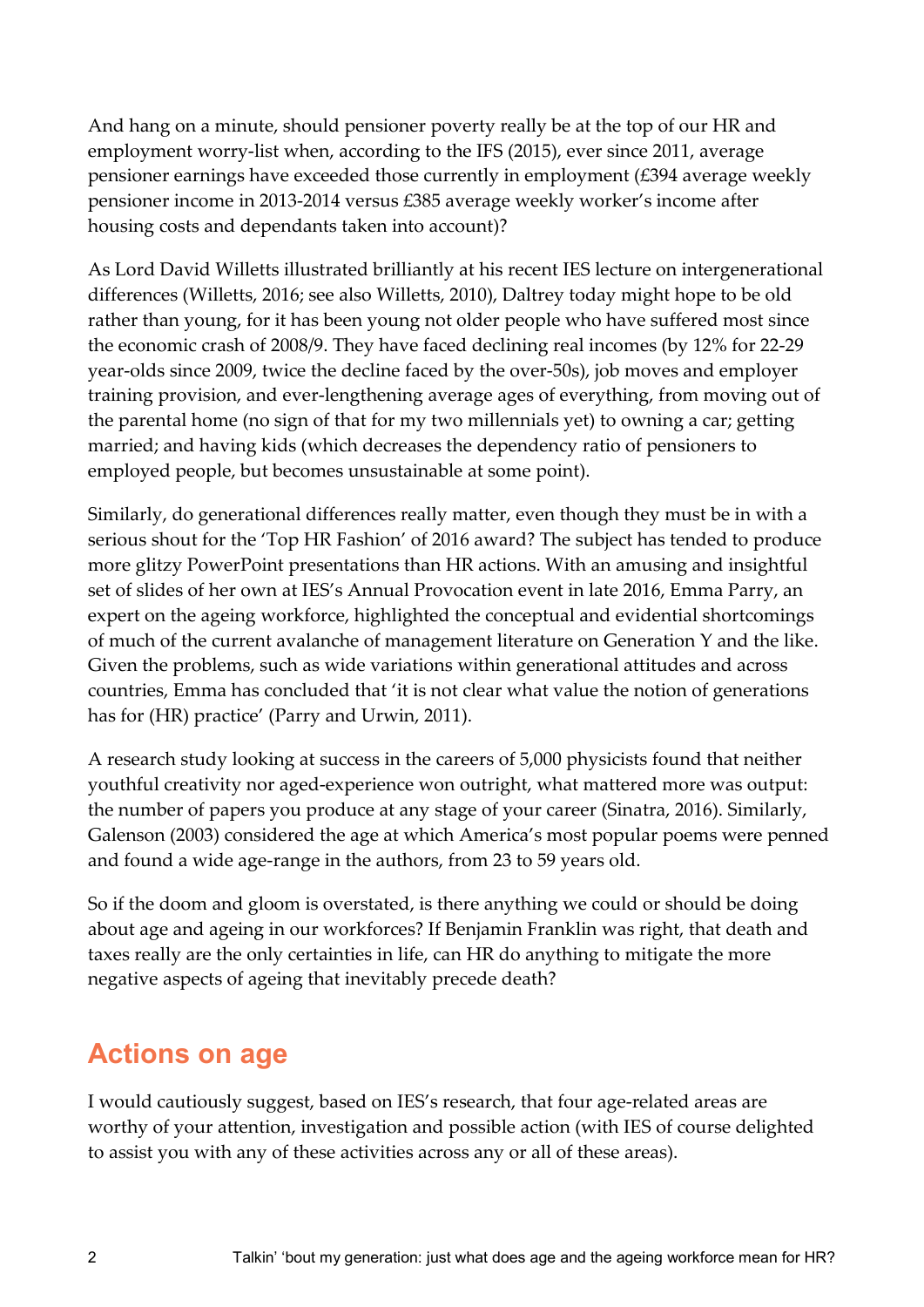#### **Address employee financial wellbeing**

The scariest statistics of 2016 for me were contained in our research report produced for CIPD (Rickard et al, 2017), revealing the distinct lack of financial wellbeing of much of the UK workforce, well beyond the much-written-about shortfalls in pension provision amongst the over-50s.

With less than one in three of the UK's working population having savings of three months' income or more and debt levels back to their 2007 high, it's hardly surprising that 55 per cent of UK employees, including one in three workers aged between 25 and 34, report that financial pressures and money worries affect their behaviour at work and ability to perform in their job.

Without stereotyping unduly, age-related categorisations here have helped us to provide a useful framework for employers to understand, illustrate, plan and address the financial situation and capability of their employees, in ways beyond just providing them with a decent salary and employer pension plan.

The report proposes a range of actions for government and employers and their HR professionals, which you can read about in Catherine Rickard's chapter of this report.

#### **Think total rewards**

As our 2016 research review for NHS Employers summarised:

*'The evidence gathered makes clear that there is no universal total reward 'silver bullet' that will result in employees being automatically engaged and both extrinsically and intrinsically motivated, leading to performance benefits flowing through.'*

(Brown, Callen and Robinson, 2016)

However, we found good evidence that where employees feel 'totally rewarded' for their contribution, and valued and recognised by managers, then higher levels of employee engagement and higher levels of performance are more likely to occur.

Regarding generational and age differences, we found that:

■ There was a reasonably good evidential base that flexible- and cafeteria-style reward and benefits packages allow employees to choose components that particularly meet their needs and characteristics. Age categories can provide a good basis for structuring these choices but need to be flexible so individuals are not restrained by the categorisations. There is also some research evidence that various employee types, including millennials, prefer to be offered choice in their reward package and are more positive about their employer and their rewards if they do (Ibid.).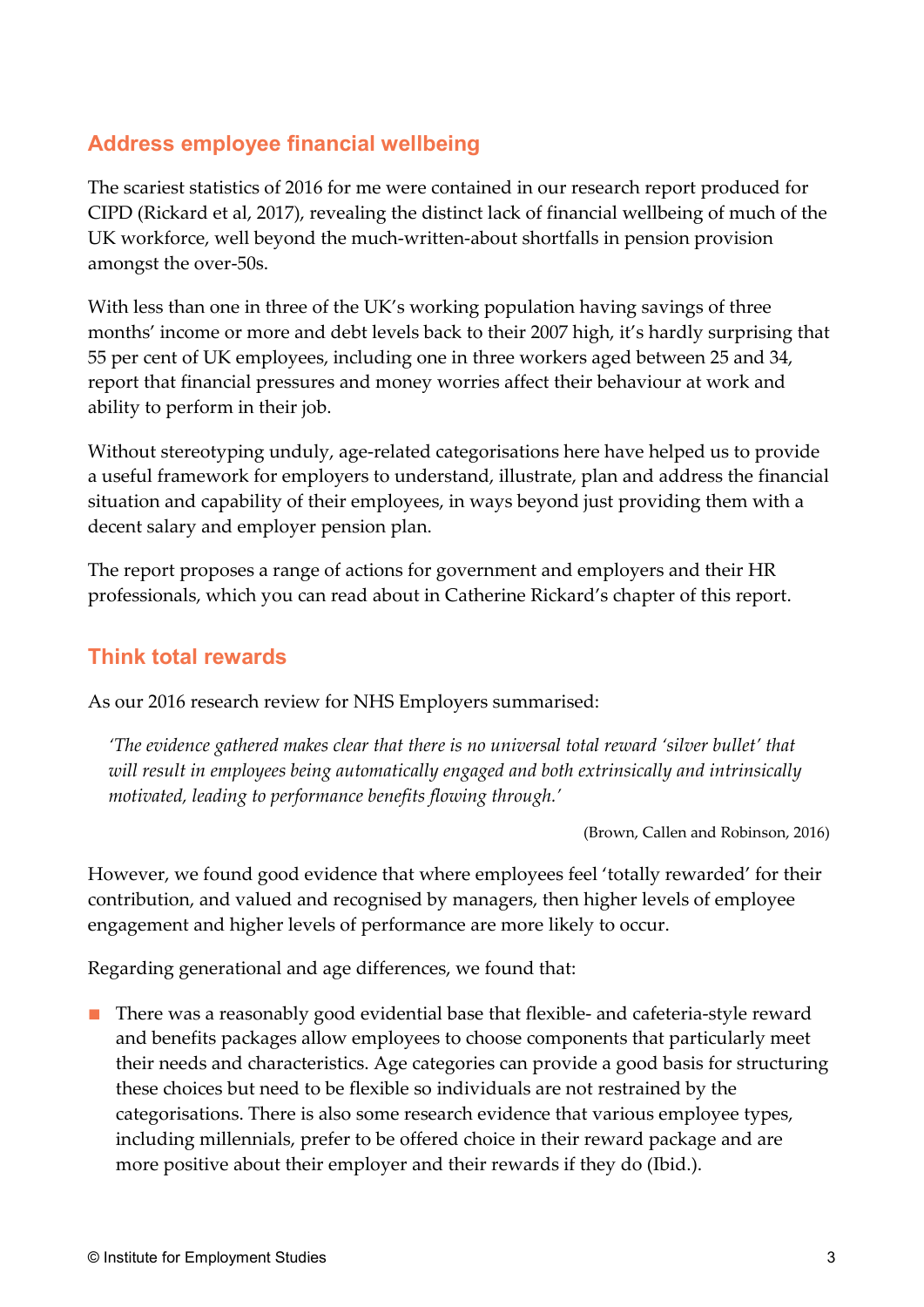■ Communication and employee understanding is quite clearly now, beyond technology and taxes, the biggest barrier to the success of total rewards and flexible benefits plans. Sensibly segmenting your workforce can help to structure and target reward communications better and avoid the annual 'fire-hosing' of all employees with the full details of their rewards and benefits package.

In the research report we illustrate a five-step model for employers to develop and practice a total reward strategy approach.

#### **Work on flexible working and retirement**

It seems a long time since we first read about firms like B&Q employing workers well beyond the age of 65, yet average ages of retirement are only gradually increasing. The planned increases in state pension age are likely to have by far the biggest impact on this. A number of recent IES labour market studies have highlighted the continuing importance of extending working lives, alongside reinvesting in skills and maintaining a flow of migrant workers, in order to address the emerging and widespread UK skill shortages (eg Marangozov, Williams and Bevan, 2016).

A CIPD survey in 2010 on managing an age-diverse workforce found that many employers offered training and flexible working irrespective of employees' ages, but almost half felt that they were struggling to engage with older workers in these initiatives (CIPD, 2010). Vanessa Beck at Leicester University finds a lack of use of older employees' experience to coach other employees, and calls for 'a change of mind-sets to make new working contexts as beneficial to both parties as possible' (Beck, 2011).

Beneficial to both parties it can indeed be. Our own Stephen Bevan jointly authored the chapter in Dame Sally Davies' annual report (Davies, 2016) of the state of the nation's health, which highlights the health benefits for older people of employment. Bevan concludes in a related blog that 'older workers represent another prime source of skilled labour which, if we can overcome some of our prejudices and adapt some of our working practices, stands ready to fill jobs and deliver added-value performance in ways which benefit both the wider economy and their own health and wellbeing' (Bevan, 2016). At least the CIPD survey (2010) found equality of treatment, in that young workers were just as likely to feel discriminated against on the basis of their age as older ones.

IES's work with employers on this subject highlights the need to make sure that a range of flexible working and training opportunities, including part-time and part-retirement options, are available and well publicised. Likewise, decisions about extending working lives should not be based on age stereotypes but on what individuals are good at and like doing. Organisations need to think creatively about redeployment opportunities that will help retain talented people in ways that add value to the organisation, eg mentoring and coaching younger employees. The 'encore career' at last appears to be becoming a reality for far more of us over-50s. As Dr Kath Atkinson (2016) expertly summarises, 'we must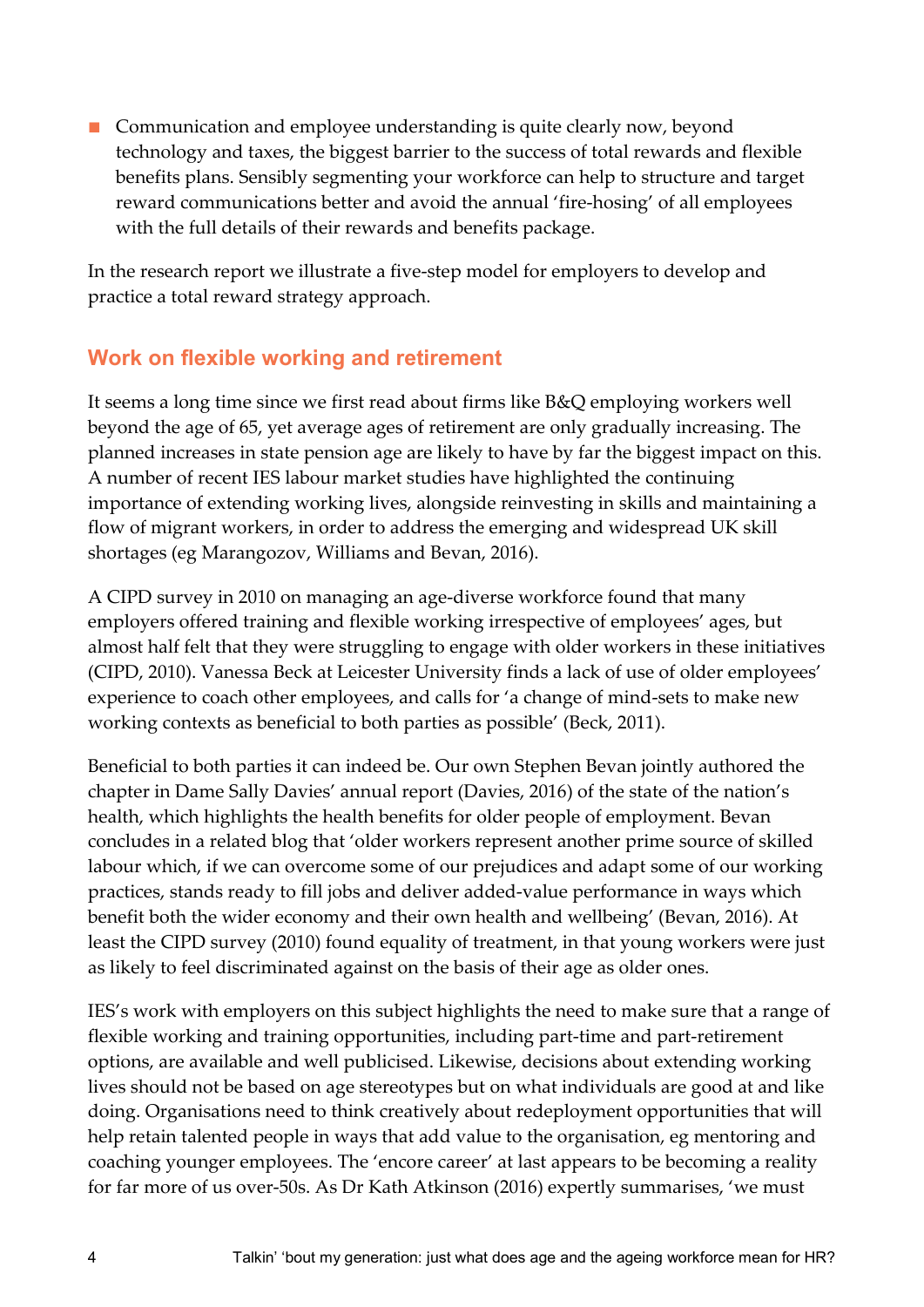not base training strategies and decisions on raw numbers, least of all those on someone's birthday card!'.

#### **Use your attitude and engagement survey data**

Somewhat ironically given that every self-respecting HR department seems to need to report on the different attitudes to employment of their millennials, the majority of employers are not analysing their engagement survey data effectively nor responding to the findings, despite the fact that such actions correlate, unsurprisingly, with future improvements in engagement levels (Aon, 2014).

There are notable exceptions to this which we have come across in IES research over the past year. HR Director and IES Honorary Fellow, Dean Royles, told me about his experiences at Leeds Teaching Hospitals NHS Trust (LTHT). Three years ago the Trust was in a poor financial state and had comparatively low levels of staff engagement. Since then there has been a turnaround on both of these as well as, importantly, on inpatient care, with the Care Quality Commission rating moving up from 'requires improvement' to 'good'.

LTHT have focused on diagnosing and improving staff engagement, at all phases of people's careers and experience as employees – they track a range of measures on what they call 'the employee journey', from joining through to retirement, and retention rates are high. Addressing areas of weakness highlighted by the annual survey has driven a wide range of initiatives across the Trust, ranging from improved induction, to much more visible leadership, and improved staff communications and involvement, for example through crowdsourcing technology.

In November last year, Natalie Greenwell, HR Director at Network Rail, told our Annual Provocation audience about the refashioning of the recruitment image and employment brand of engineers and the railway that they have been engaged in, to ensure the future supply of talent they need and to appeal to a younger and more diverse audience. Interestingly, the resulting rebranding has emphasised their role in the community and their environmental policies, but it has also placed more emphasis on the long-term career opportunities available. They also, interestingly, found no discernible differences in attitudes between Generations Y and Z in their research.

Their refocusing has yielded impressive results, with the proportion of female graduate engineering job offers at 16 per cent (more than double the national ratio) and black, Asian and minority ethnic (BAME) staff accounting for 31 per cent of graduate offers compared to 11 per cent for experienced hires (Greenwell, 2016).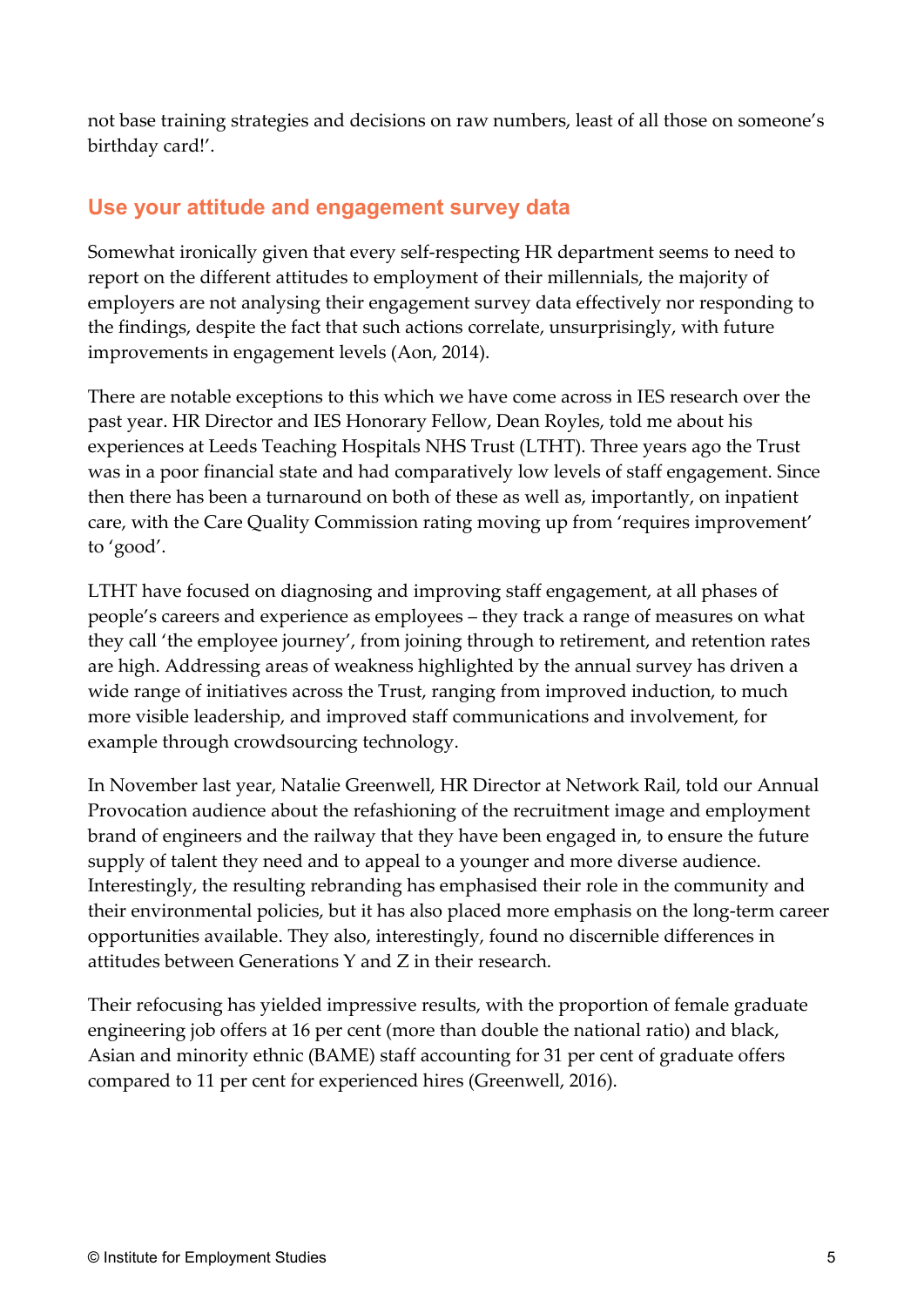#### **'Why don't you all f-f-fade away…This is my generation'**

Network Rail's diversity and inclusion strategy is driven by a powerful business case: future employment needs will not be met without attracting new and more diverse sources of talent. But as Natalie Greenwell pointedly asked us, is diversity really about managing the different generational groups equally, or is it treating each of their 36,000 employees as individuals?

Be it in Shakespeare's *Seven Ages of Man*, or Psalm 71's anticipation of Daltrey's lament, 'Even when I am old and grey, do not forsake me, O God, till I declare your power to the next generation', age and generational categories can provide us with a useful perspective to analyse and understand the character, needs and motivations of a workforce**.** But the key is to use it as just that, as a lens to help to produce effective evidence to support your value-adding HR actions and initiatives, rather than simply as a knee-jerk response to generic headline statistics and follow-my-competitor supposed 'best practices'.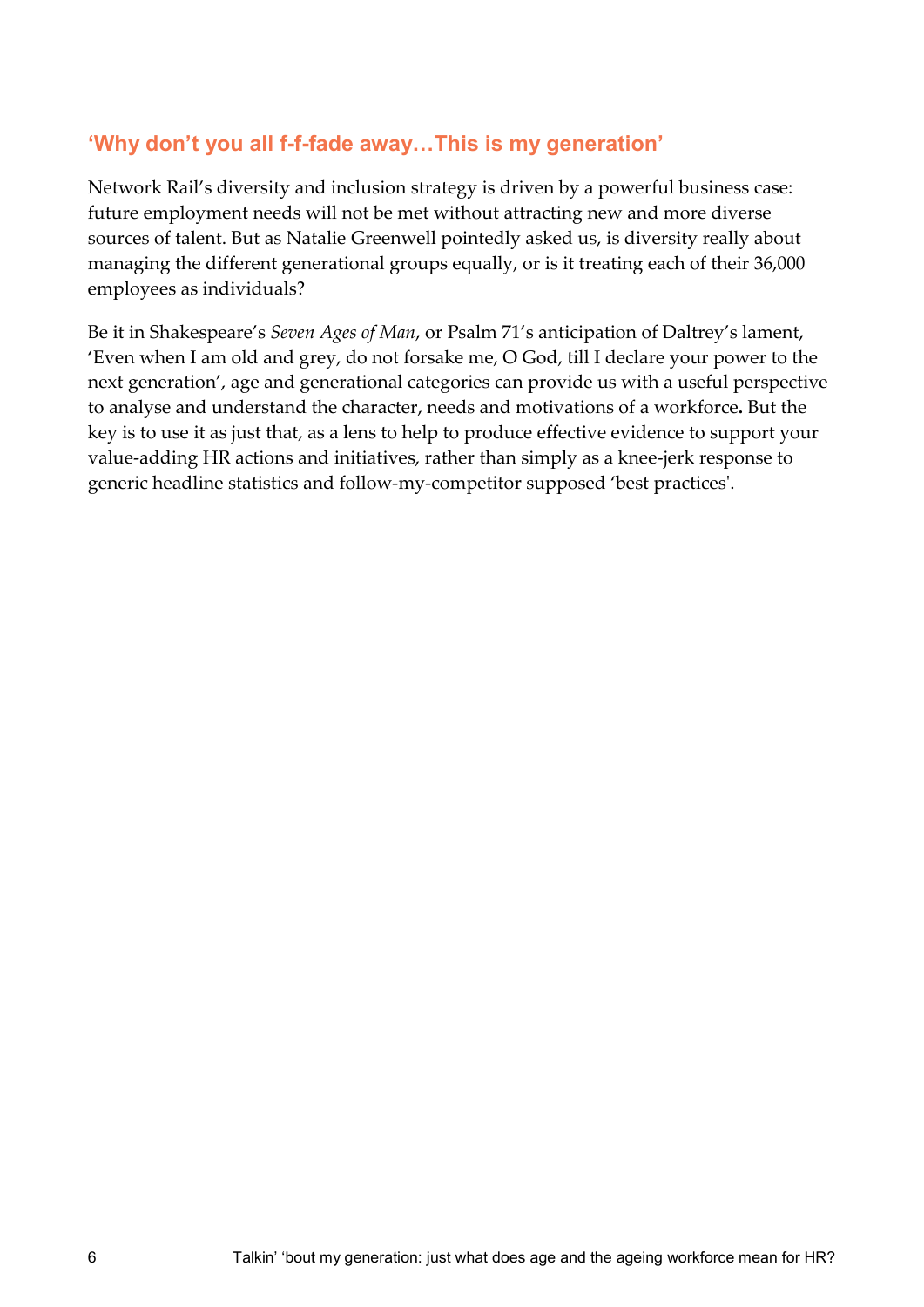## **References**

Aon (2014), *Trends in Global Employee Engagement*, Aon

- Atkinson K (2016), 'Ageing and learning in the workplace: Is age just a number?', *Institute for Employment Studies* [Online]. Available at: [http://www.employment](http://www.employment-studies.co.uk/news/ageing-and-learning-workplace-age-just-number)[studies.co.uk/news/ageing-and-learning-workplace-age-just-number](http://www.employment-studies.co.uk/news/ageing-and-learning-workplace-age-just-number) [Accessed: 12 January 2017]
- Beck V (2011), 'Extending Working Lives', in Parry E, Tyson S, *Managing an Age Diverse Workforce*, Palgrave Macmillan
- Bevan S (2016), 'Working beyond retirement the new prescription for good health?', *Institute for Employment Studies* [Online]. Available at: [http://www.employment](http://www.employment-studies.co.uk/news/working-beyond-retirement-new-prescription-good-health)[studies.co.uk/news/working-beyond-retirement-new-prescription-good-health](http://www.employment-studies.co.uk/news/working-beyond-retirement-new-prescription-good-health) [Accessed: 12 January 2017]
- Brown D, Callen A, Robinson D (2016), *The relationship between total reward and employee engagement: An evidence-based review*, NHS Employers
- CIPD (2010), *Managing an Ageing Workforce*, Chartered Institute of Personnel and Development
- Davies S (2016), *Annual Report of the Chief Medical Officer 2015: Baby Boomers: fit for the future*, Department of Health
- Dyson R (2016), 'The £1 Trillion pensions crisis facing 11 million (and they are the lucky ones)', *Daily Telegraph* [Online]. Available at: [http://www.telegraph.co.uk/pensions](http://www.telegraph.co.uk/pensions-retirement/news/the-1-trillion-pension-crisis-facing-11m-and-theyre-the-lucky-on/)[retirement/news/the-1-trillion-pension-crisis-facing-11m-and-theyre-the-lucky-on/](http://www.telegraph.co.uk/pensions-retirement/news/the-1-trillion-pension-crisis-facing-11m-and-theyre-the-lucky-on/) [Accessed: 12 January 2017]
- Galenson D (2003), *Literary Life Cycles: Measuring the Careers of Modern American Poets*, National Bureau of Economic Research
- Greenwell N (2016), *Generations in the workplace* [unpublished presentation slides], Network Rail
- Hawkes S (2016), 'Pensioner numbers tipped to soar by a third', *The Sun* [Online]. Available at: [https://www.thesun.co.uk/news/2491991/pensioner-numbers-tipped-to](https://www.thesun.co.uk/news/2491991/pensioner-numbers-tipped-to-soar-by-a-third-to-15million-over-next-decade-and-rise-11-times-faster-than-young-population/)[soar-by-a-third-to-15million-over-next-decade-and-rise-11-times-faster-than-young](https://www.thesun.co.uk/news/2491991/pensioner-numbers-tipped-to-soar-by-a-third-to-15million-over-next-decade-and-rise-11-times-faster-than-young-population/)[population/](https://www.thesun.co.uk/news/2491991/pensioner-numbers-tipped-to-soar-by-a-third-to-15million-over-next-decade-and-rise-11-times-faster-than-young-population/) [Accessed: 12 January 2017]
- IFS (2015), 'High levels of income for current retires shouldn't blind us to future challenges', *Institute for Fiscal Studies* [Online]. Available at: <https://www.ifs.org.uk/publications/8026> [Accessed: 12 January 2016]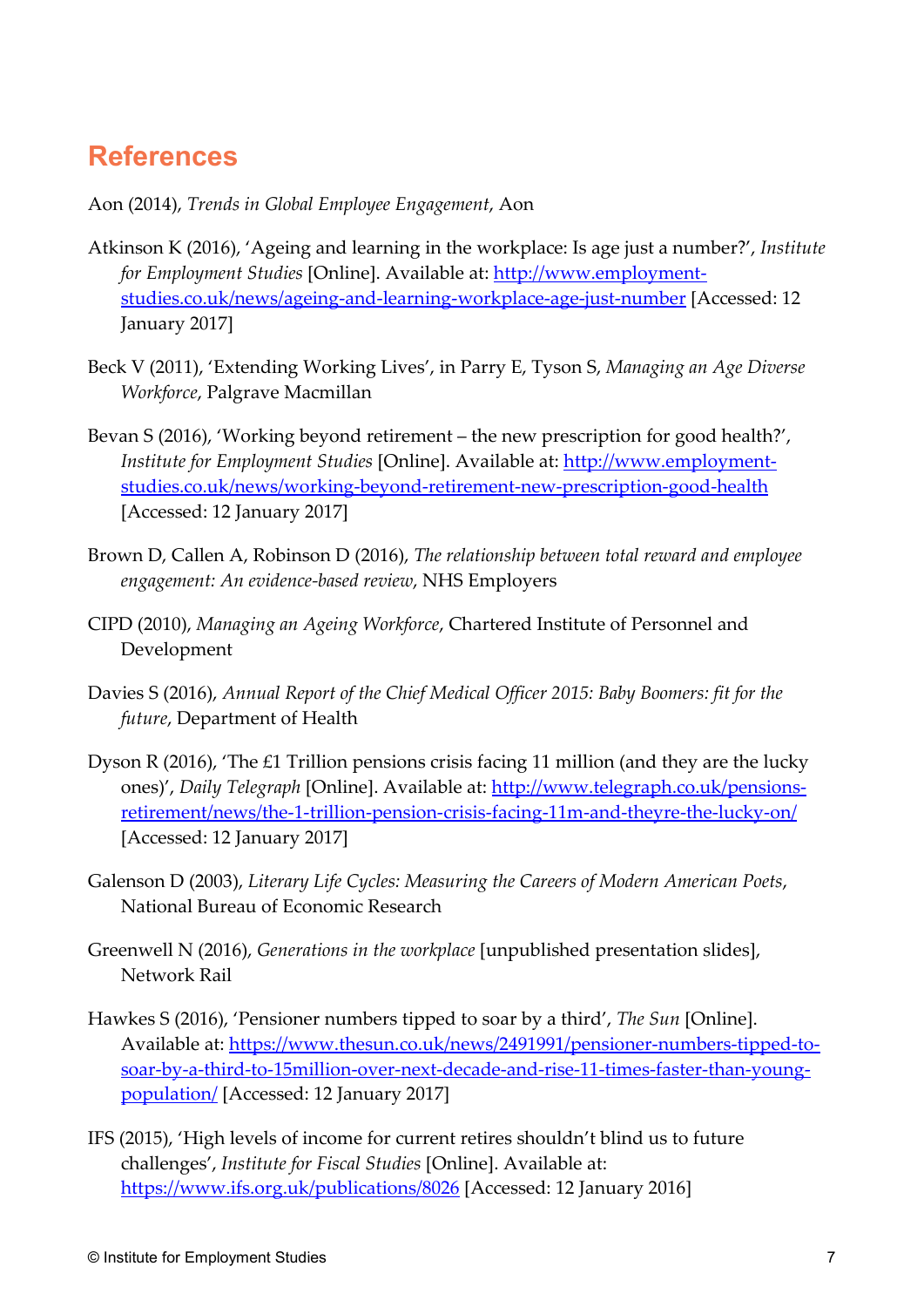IPPR (2016), *Futureproof: Britain in the 2020's*, Institute for Public Policy Research

- Marangozov R, Williams M, Bevan S (2016), *Beyond Brexit: Assessing key risks to the nursing workforce in England*, Institute for Employment Studies
- ONS (2015), 'Occupational Pension Schemes' Survey: 2014', *Office for National Statistics*  [Online]. Available at: [https://www.ons.gov.uk/peoplepopulationandcommunity/personalandhouseholdfina](https://www.ons.gov.uk/peoplepopulationandcommunity/personalandhouseholdfinances/pensionssavingsandinvestments/bulletins/occupationalpensionschemessurvey/2015-09-24) [nces/pensionssavingsandinvestments/bulletins/occupationalpensionschemessurvey/2](https://www.ons.gov.uk/peoplepopulationandcommunity/personalandhouseholdfinances/pensionssavingsandinvestments/bulletins/occupationalpensionschemessurvey/2015-09-24) [015-09-24](https://www.ons.gov.uk/peoplepopulationandcommunity/personalandhouseholdfinances/pensionssavingsandinvestments/bulletins/occupationalpensionschemessurvey/2015-09-24) [Accessed: 12 January 2017]
- Parry E, Urwin P (2011), 'Generational Differences in Work Values: A Review of Theory and Evidence', *International Journal of Management Reviews*, Vol. 13, No. 1
- Rickard C (2017), 'Supporting employee financial wellbeing', *IES Perspectives on HR 2017*, Institute for Employment Studies
- Rickard C, Spiegelhalter K, Cox A, Brown D (2017), *Employee financial wellbeing: practical guidance*, Chartered Institute of Personnel and Development
- Sinatra R (2016), 'Quantifying the evolution of individual scientific impact', *Science*, Vol. 354, No. 6312
- The Economist (2013), 'Winning the Generation Game', *The Economist* [Online]. Available at: [http://www.economist.com/news/business/21586831-businesses-are-worrying](http://www.economist.com/news/business/21586831-businesses-are-worrying-about-how-manage-different-age-groups-widely-different)[about-how-manage-different-age-groups-widely-different](http://www.economist.com/news/business/21586831-businesses-are-worrying-about-how-manage-different-age-groups-widely-different) [Accessed: 12 January 2017]
- Willetts D (2010), *The Pinch: How the Baby Boomers Have Taken Their Children's Future – and Why They Should Give it Back*, Atlantic Books
- Willetts D (2016), *'Event slides: Fairness between the Generations'*, Institute for Employment Studies

## **More on this topic**

In November 2016, the IES Provocation and Annual Fellows event adopted the theme of intergenerational differences.

Lord David Willetts' presentation slides, entitled Fairness between the generations, are available to download for free from the IES website: [http://www.employment](http://www.employment-studies.co.uk/2016/annual-provocation-and-honorary-fellows-address-intergenerational-differences)[studies.co.uk/2016/annual-provocation-and-honorary-fellows-address-intergenerational](http://www.employment-studies.co.uk/2016/annual-provocation-and-honorary-fellows-address-intergenerational-differences)[differences](http://www.employment-studies.co.uk/2016/annual-provocation-and-honorary-fellows-address-intergenerational-differences)